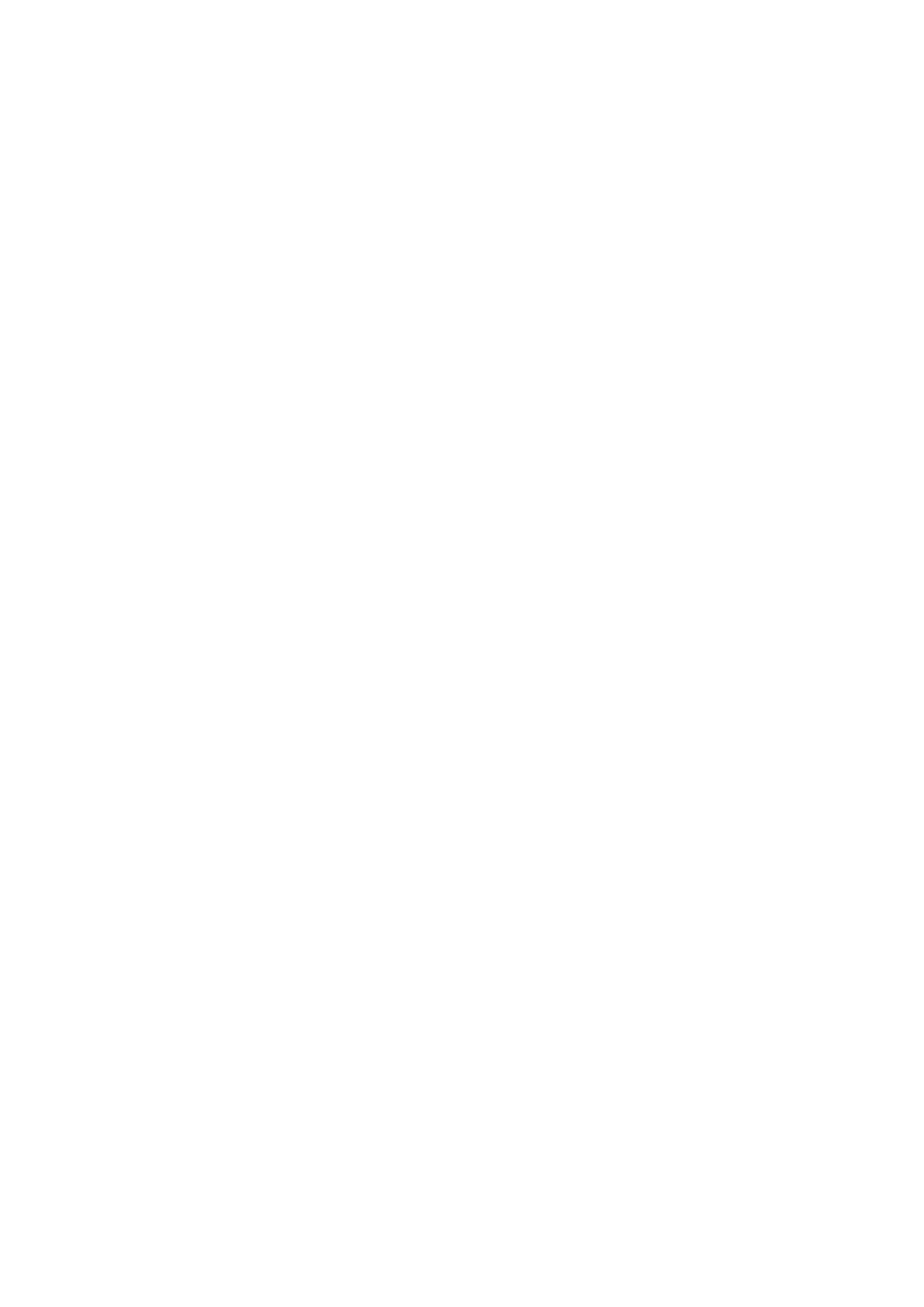## Representations, Signs and Symbols

Proceedings of the Symposium on Religion and Magic

Editors: NICOLAE CĂTĂLIN RIȘCUȚA Iosif Vasile Ferencz Oana Tutilă Bărbat

EDITURA MEGA | Cluj-Napoca | 2015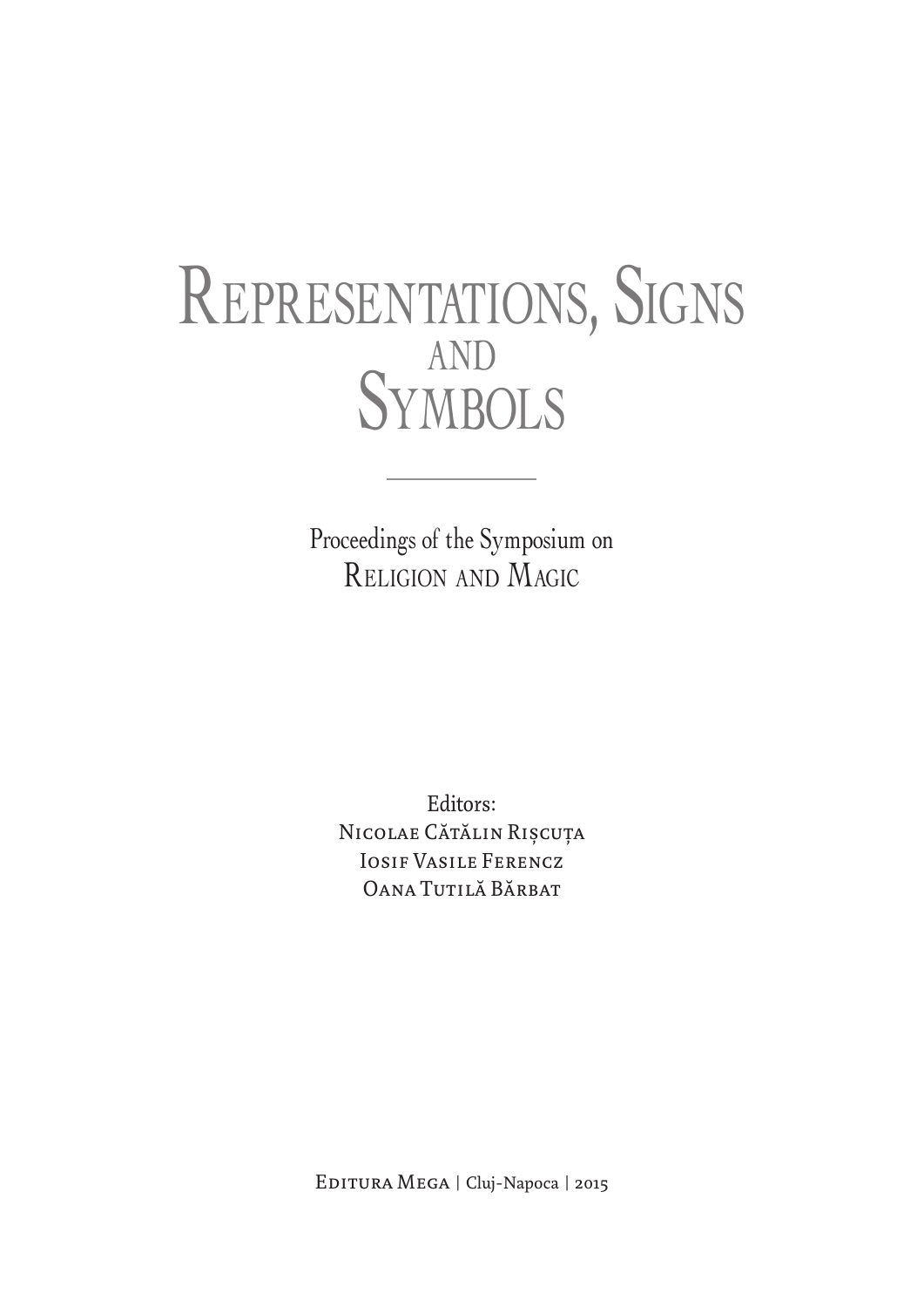## **Editors**:

Nicolae Cătălin Rişcuţa, Iosif Vasile Ferencz, Oana Tutilă Bărbat

**Review**:

Oana Tutilă Bărbat, Iosif Vasile Ferencz, Nicolae Cătălin Rişcuţa, Cătălin Cristescu

**Layout**: Oana Tutilă Bărbat

## **Cover Design**:

Oana Tutilă Bărbat, Nicolae Cătălin Rişcuţa (**Front Cover**: Clay Hands from Vlaha, Cluj County; photo: Mihaela Savu)

The authors are responsable for the contents.

**Descrierea CIP a Bibliotecii Naţionale a României REPRESENTATIONS, SIGNS AND SYMBOLS. Simpozion naţional ( 2014 ; Deva) Representations, signs and symbols : proceedings of the symposium on religion and magic : Deva, 27-29 martie 2014** / coord.: Nicolae Cătălin Rişcuţa, Iosif Vasile Ferencz, Oana Tutilă Bărbat. - Cluj-Napoca : Mega, 2015 Bibliogr. ISBN 978-606-543-579-7

I. Rişcuţa, Nicolae Cătălin (coord.) II. Ferencz, Iosif Vasile (coord.) III. Tutilă Bărbat, Oana (coord.)

902

**DTP:** Crina Sincovici



e-mail: mega@edituramega.ro www.edituramega.ro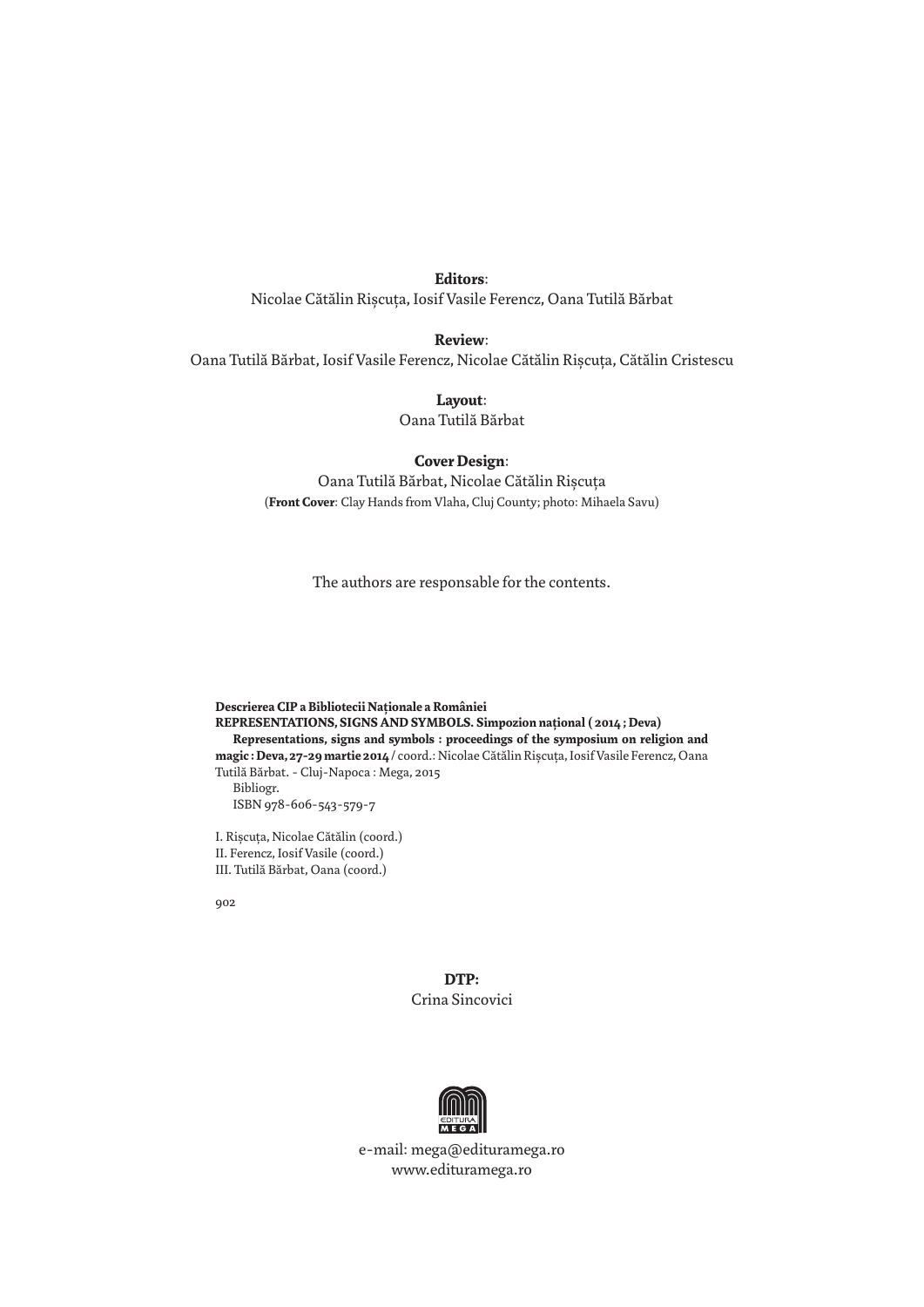## **Contents**

| SELENA VITEZOVIĆ<br>Animal Symbolism in Starčevo Culture                                                                                                                                                 | 7   |
|----------------------------------------------------------------------------------------------------------------------------------------------------------------------------------------------------------|-----|
| TÜNDE HORVÁTH<br>The Mask Illusion from the Late Copper Age Site at Balatonőszöd                                                                                                                         | 25  |
| CORNELIU BELDIMAN, DAN-LUCIAN BUZEA, DIANA-MARIA SZTANCS, BJÖRN BRIEWIG<br>Symbolic Red Deer Antler Artefacts in the Wietenberg Culture Area. Zoomorphic Plate<br>Discovered at Soimeni, Harghita County | 43  |
| ANTONIU MARC, IOANA BARBU, CRISTINA BODÓ, MARIUS BARBU<br>Representation and Symbol Reflected by Two Bronze Age Artefacts from Uroi - Sigheti<br>(Hunedoara County)                                      | 81  |
| CORNELIU BELDIMAN, MARIUS BARBU, DIANA-MARIA SZTANCS, MIHAELA MARIA BARBU<br>Bronze Age Artefacts Made of Perforated Shells Discovered in a Ritual Complex from<br>Transylvania                          | 93  |
| <b>CRISTIAN SCHUSTER</b><br>Religion and Magic of the Bronze Age Communities between the Carpathian Mountains<br>and the Danube River (the Tei Culture). Some Possible Proves                            | 115 |
| NICOLAE CĂTĂLIN RIȘCUȚA, ANTONIU TUDOR MARC<br>Cultic Discoveries from Late Bronze Age Settlement from Soimus - Teleghi (Hunedoara<br>County)                                                            | 139 |
| MIHAELA SAVU, FLORIN GOGÂLTAN<br>Exploring the Fields of Ritual and Symbolism. A Late Bronze Age Discovery from Vlaha,<br>Cluj County                                                                    | 171 |
| <b>CRISTIAN IOAN POPA</b><br>Representation of a Keftiu Type Ingot on a Bronze Belt Plate from Transylvania and Its<br>Connections                                                                       | 187 |
| <b>GÁBORILON</b><br>Customized Sacrificial Semiotics? The Motifs of a Sword Unearthed in Hajdúböszörmény<br>and Its Analogies in Western Hungary: Csönge                                                 | 215 |
| NONA PALINCAȘ<br>A Women-Related Ritual in Early Iron Age Popești (Southeast Romania, 9th Century BCE)                                                                                                   | 247 |
| AUREL RUSTOIU, SÁNDOR BERECKI<br>The Magic of Sounds. A Ceramic Rattle from the La Tène Grave No. 1 at Fântânele -<br>Dâmbu Popii and Its Functional and Symbolic Significance                           | 259 |